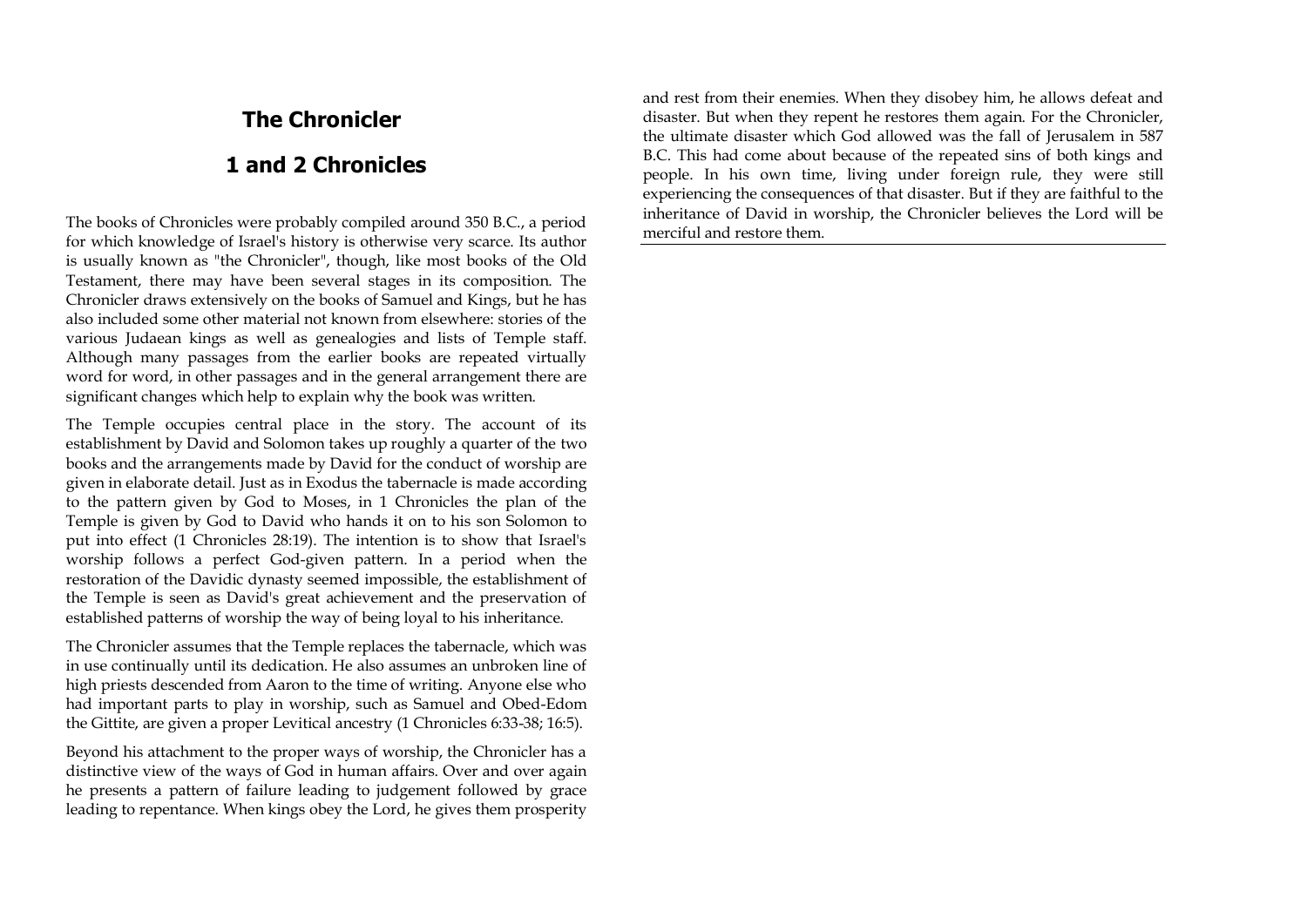# **Day 245. Psalm 115; 1 Chronicles 1 - 7**

## **The People of God**

*Rather than reading the whole passage, I suggest that you use the notes to guide you to the most important passages and skip-read the rest.*

### **Psalm 115**

The consciousness of Israel as God's specially chosen people.

# **1 Chronicles 1**

The Temple history begins by tracing the origins of Israel all the way back to Adam, the first inhabitant of the world. Israel has been chosen from the nations to be a blessing to them all (Genesis 12:2-3). The worship of the Temple is to be a demonstration of the holiness and righteousness of God for all nations. Not every nation was to be so blessed, however. The sons of Canaan listed in 1:13-16 were the original inhabitants of the land of Israel (Exodus 3:8; 34:10-14) and were under Noah's curse from before their birth (Genesis 9:25; 10:15-18).

## **1 Chronicles 2 - 4**

The tribe of Judah, as the tribe of the royal house of David, takes precedence. The genealogy mentions briefly some of the historical incidents in Israel's past, such as the episode of Judah and Tamar (2:3-4; Genesis 38) and the sin of Achan (2:7; Joshua 7). Nahshon (2:10) was the leader of Judah at the time of desert wanderings (Numbers 1:7; 2:3; 7:12; 10:14) and is fittingly listed as a direct ancestor of David. Caleb son of Hezron in 2:18 is probably not the same man as Caleb son of Jephunneh, the man who spied out the land (Numbers 13:6) who is listed in 4:15.

David's royal line continues after the exile for 7 or 8 generations, which reflects the late origin of the book. Zerubbabel (3:19) was the centre of brief hopes for a restoration of the monarchy at the time of the prophets Haggai and Zechariah.

Jabez (4:9-10) is not mentioned in the previous genealogy, but there is a town named after him in 2:55 which is a city of scribes. Perhaps the author or authors of the book were natives of Jabez, and used this opportunity to record their claim to their extensive territory.

# **1 Chronicles 5**

Records of the East Jordan tribes. Reuben lost his precedence as first-born because of the incident recorded in Genesis 35:22. Israelites were numerous in the Trans-Jordan at the time of Saul (5:9-10,19-22) but they were exiled at the time of the fall of Samaria (5:6,25-26) and thereafter there were no more Israelite inhabitants in the region.

### **1 Chronicles 6**

The tribe of Levi is given particular prominence, beginning with the descendants of Aaron. They are presented as if they had been high priests, operating in the tabernacle in the wilderness in just the same way as the high priests were operating in the Temple at the time the book was written. No mention is made of the family of Eli, who served before the Ark just before the time of Samuel (1 Samuel 1:3) and who were displaced in the time of Solomon (1 Kings 2:26-27). Samuel, as someone who was known to have served in the Temple and offered sacrifices, is given a Levite ancestry, even though we know from 1 Samuel 1:1 that he came from the tribe of Ephraim (6:25-28,33-38). David is remembered as having organised the music of the tabernacle before the building of Temple (6:31-47).

# **1 Chronicles 7**

Fragmentary records for the tribes of Issachar, Benjamin, Naphtali, Manasseh, Ephraim and Asher. Zebulun is not listed at all.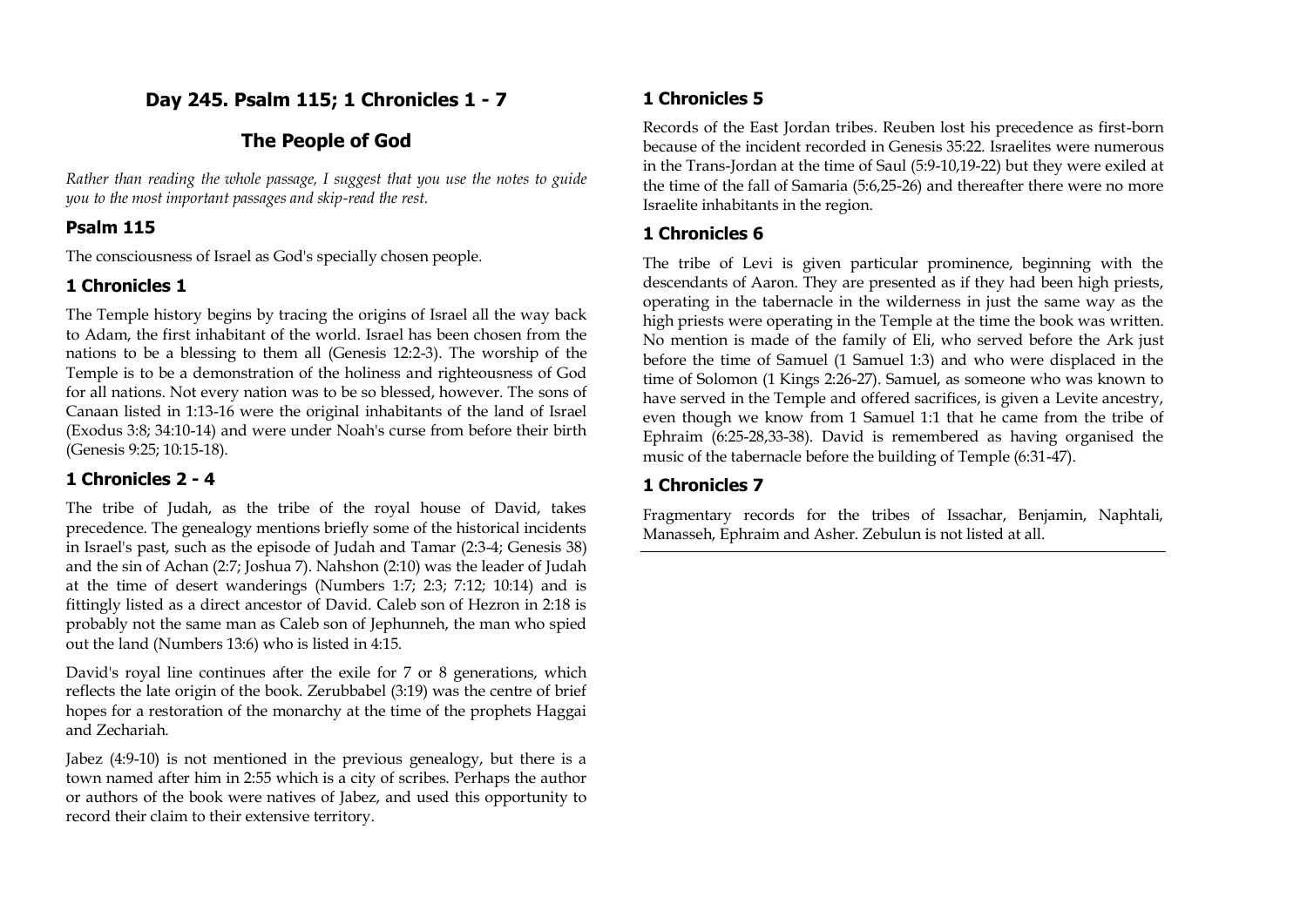# **Day 246. Psalm 138; 1 Chronicles 8 - 12**

### **David Accepted as King**

#### **Psalm 138**

The writer thanks God for delivering him from his enemies.

### **1 Chronicles 8**

As Israel's first king, the family of Saul is given an important place.

### **1 Chronicles 9**

9:1-2 introduce an important theme of the whole book: the judgment and mercy of God. The Chronicler was living in a time of restoration after the devastating punishment of exile, and against a background of deep sorrow for the sins for which Israel had been punished (Ezra 9:5-15; Nehemiah 9:1- 37). The Temple worship of his time, a model for all nations of the right way to worship God, only existed because of the grace of God towards Israel. This chapter concentrates on the Temple servants in the first generation of the restored community.

### **1 Chronicles 10**

A summary of the events leading up to Saul's death, retold as a prelude to God's choice of David as his successor. It is important to establish that David did not oust Saul. Saul was rejected because he was unfaithful to the Lord.

### **1 Chronicles 11 - 12**

These chapters show that David was chosen as king by the whole of Israel, passing over the seven years during which David ruled over Judah in Hebron (2 Samuel 2 - 4). The first thing he did was to conquer Jerusalem and make it his capital. In the context of his time, David's purpose was to create a capital city outside the territory of any of the tribes, but for the Chronicler the conquest of Jerusalem is the prelude to bringing the Ark of the Covenant to the city and later the building of the Temple.

Chapters 11 and 12 dwell in detail on David's mighty men, using several traditions that are not found in 2 Samuel. All of them show that the best fighting men of all the tribes were loyal to David and chose him as king (12:38). David was chosen as king both by God and the whole people, made Jerusalem his capital and was ready to establish it as the centre of government and worship for a large empire.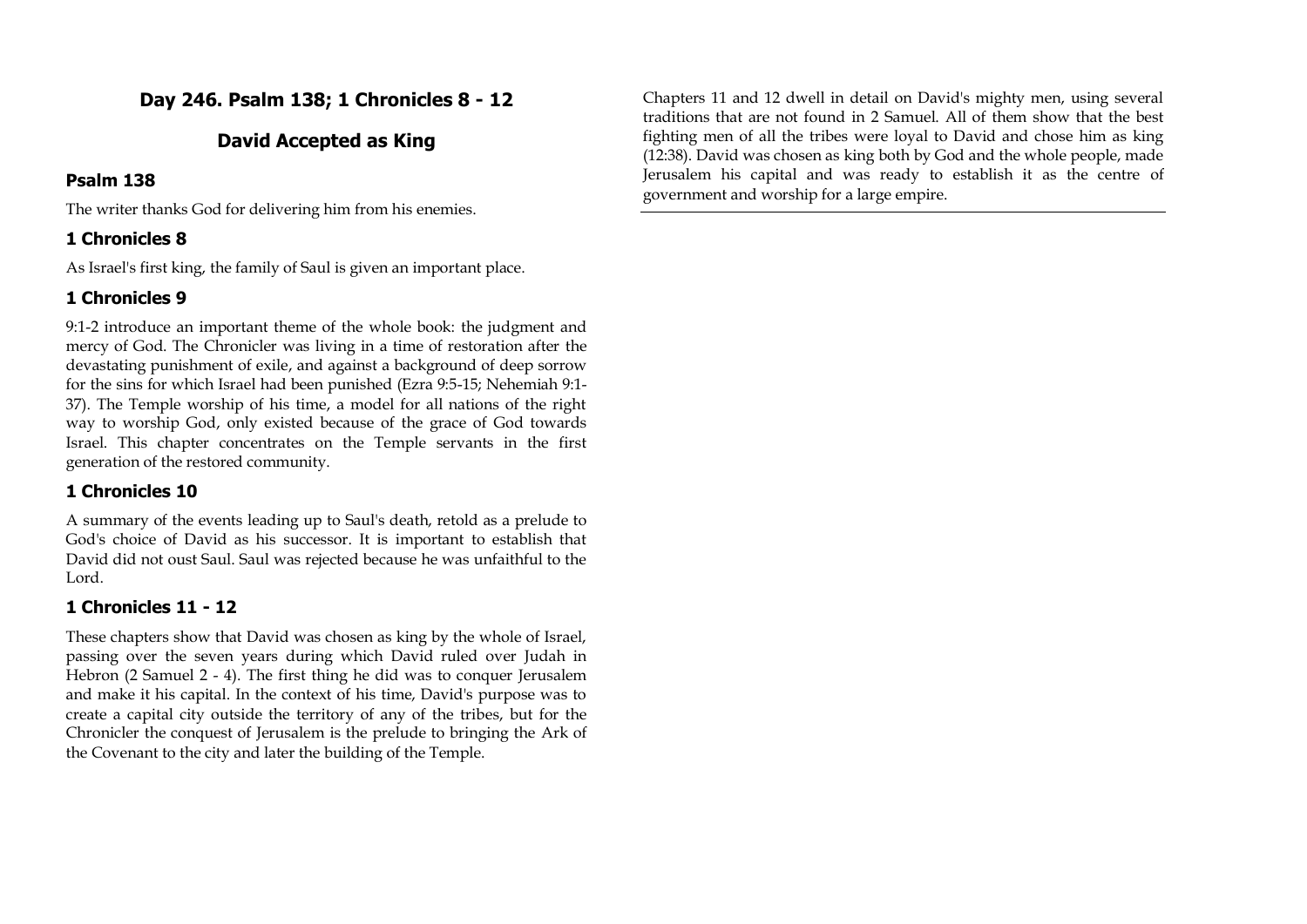# **Day 247. Psalm 132; 1 Chronicles 13 - 16**

### **David Brings the Ark to Jerusalem**

#### **Psalm 132**

A psalm to celebrate the presence of the Ark in Jerusalem, remembering how David had it brought up from Kiriath-Jearim and the promise God made to him of a perpetual dynasty.

## **1 Chronicles 13-16**

The first stage in the preparations for building the Temple was the arrival of the Ark in Jerusalem. The story is based on the account in 2 Samuel 6, but the Chronicler has added a great many extra details, which reflect his interests and viewpoint.

- David consults the whole people (13:1-4). Like his own accession, the decision to move the Ark was an expression both of the will of God and of the whole people.
- The Shihor River and Lebo Hamath (13:5) marked the fullest extent of Israelite territory in the south and in the north respectively. This detail expresses the universal response to David's call. At the time, most of this territory had not yet been conquered.
- The Ark is given its full title: "The Ark that is called by the Name of the God Yahweh, who is enthroned between the cherubim (13:6)." The cherubim were the winged creatures that adorned the cover of the Ark. From between them the Lord spoke, so the Ark is his throne. The Chronicler thinks of the Ark as described in Exodus 25:10-22. This passage was written long after the Ark had been destroyed, but it probably retains a reasonably accurate memory of what it was like.
- The reason that Uzzah died is specifically related to the fact that the Ark was not being carried in the right way. The second time around, the Levites are called to carry it on their shoulders in the prescribed manner (15:2,13-15; Deuteronomy 10:8, 31:9,25).
- David's victories over the Philistines are now placed after the first attempt to bring the Ark to Jerusalem (compare 2 Samuel 5:17-25). By reversing the order of his source, the Chronicler shows how blessing follows obedience.
- In 2 Samuel 5:21 David's men carried the Philistine idols away. Here, in contrast, David orders them to be burned (14:12).
- The organisation of this final stage is given in exhaustive detail, with the names of all the Levites involved listed. Special emphasis is placed on the music that was to accompany the procession. Obed-Edom is given a Levite genealogy (16:5) and a role as gatekeeper of the tent (15:24; 16:38), but in the original story he was a Philistine from Gath (2 Samuel 6:10-11). Whereas David subdued the Philistines and Canaanites and created an empire of people of mixed race, the Chronicler is concerned for the purity of God's people.
- The psalm in 16:8-36 is composed of extracts from psalms 96, 105 and 106. It celebrates God's holiness and his mighty deeds, his covenant with Abraham, Isaac and Jacob and the way he protected Israel in the wilderness, all of which have led up to the establishment of Jerusalem as his place of worship. All nations are invited to come and worship the God who created the whole earth.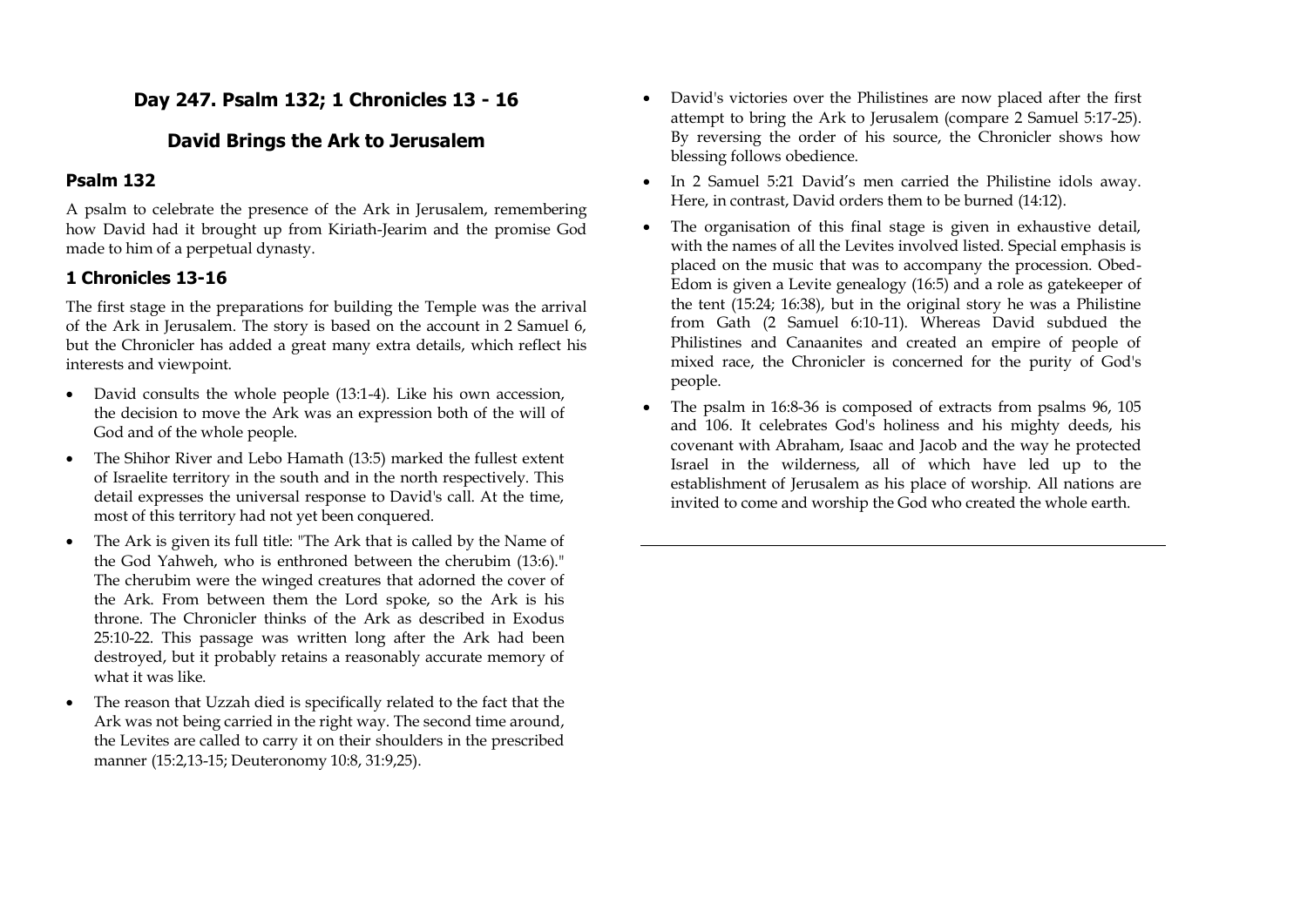## **Day 248. Psalm 144; 1 Chronicles 17 - 21**

### **David's Empire**

#### **Psalm 144**

The king prays for victory over his enemies and prosperity for his people.

### **1 Chronicles 17 - 21**

Here again, the Chronicler retells the story of David's reign, using 2 Samuel as his source material, collecting and arranging it to concentrate on the events leading up to the establishment of the Temple. His main theme throughout is the grace of God, grace by which he had chosen Israel and set them free from Egypt (17:5), chosen David as king (17:7-8) and promised to provide security for Israel (17:9) and establish David's family on the throne (17:11).

Having made these promises, the Lord went on to fulfil them. He gave victory to David wherever he went (18:13). David established a great empire and all the surrounding nations were either defeated or voluntarily accepted David's supremacy and paid him tribute. The rebellion of Ammon and the Arameans was crushed and Ammon subdued (19:19; 20:3).

The stories of David's victories lead up to the establishment of the Temple. The spoils of victory become the gold, silver and bronze used to build the Temple (18:8,11). These victories are seen as the outcome of God's gracious promise. The idea of a census of fighting men is seen as the work of Satan, the adversary. It opens David to the temptation of relying on the strength of his forces rather than on God.

In 2 Samuel, the emphasis was on the succession of Solomon and the story of David's sin with Bathsheba, Amnon's death, Absalom's and Adonijah's rebellions was told in detail. The establishment of Araunah's threshing floor as a place of sacrifice was only included in an appendix (2 Samuel 24). For the Chronicler, the establishment of the Temple was intimately linked with God's promise to David and the blessing which followed. In fact, everything leads up to this point. So although he uses the verse which in 2 Samuel introduces the Bathsheba incident (20:1; 2 Samuel 11:1), he omits the rest of that story and all its consequences entirely. Instead, another story of David's sin is put in its place, the sin in numbering Israel which led to the sacrifice on the eventual Temple site.

By the time of the Chronicler, the role of Satan as adversary of Israel had become much more defined. We have seen him in Job as the enemy of God's servants, yet a member of God's council. Here he plays a similar role. In Job, God allowed Satan to test Job and then corrected and rescued him. Here, the same thing happens with David. The idea of God being angry with Israel at this point (2 Samuel 24:1) would contradict everything which had been said so far of God's mercy towards them. Instead, God punished Israel only because of David's sin and then had mercy on him (21:7,13-15). The site of the Temple was a place where atonement had been made to avert an outbreak of plague. Throughout the desert wanderings, plague was the punishment for infringing the holiness of God (see Numbers 16:43- 48). Perhaps the census was also seen as an infringement of God's holiness. The Temple would become the place where sacrifices would be made to take away the sin both of individuals and the nation.

Like the choice of Abraham, the covenant with David was decisive in Israel's history. Before the exile it was represented by the royal dynasty. After the exile, when there were no more kings, the Chronicler saw the promise to David fulfilled in the worship of the Temple, the house David had built for the Lord with his blessing.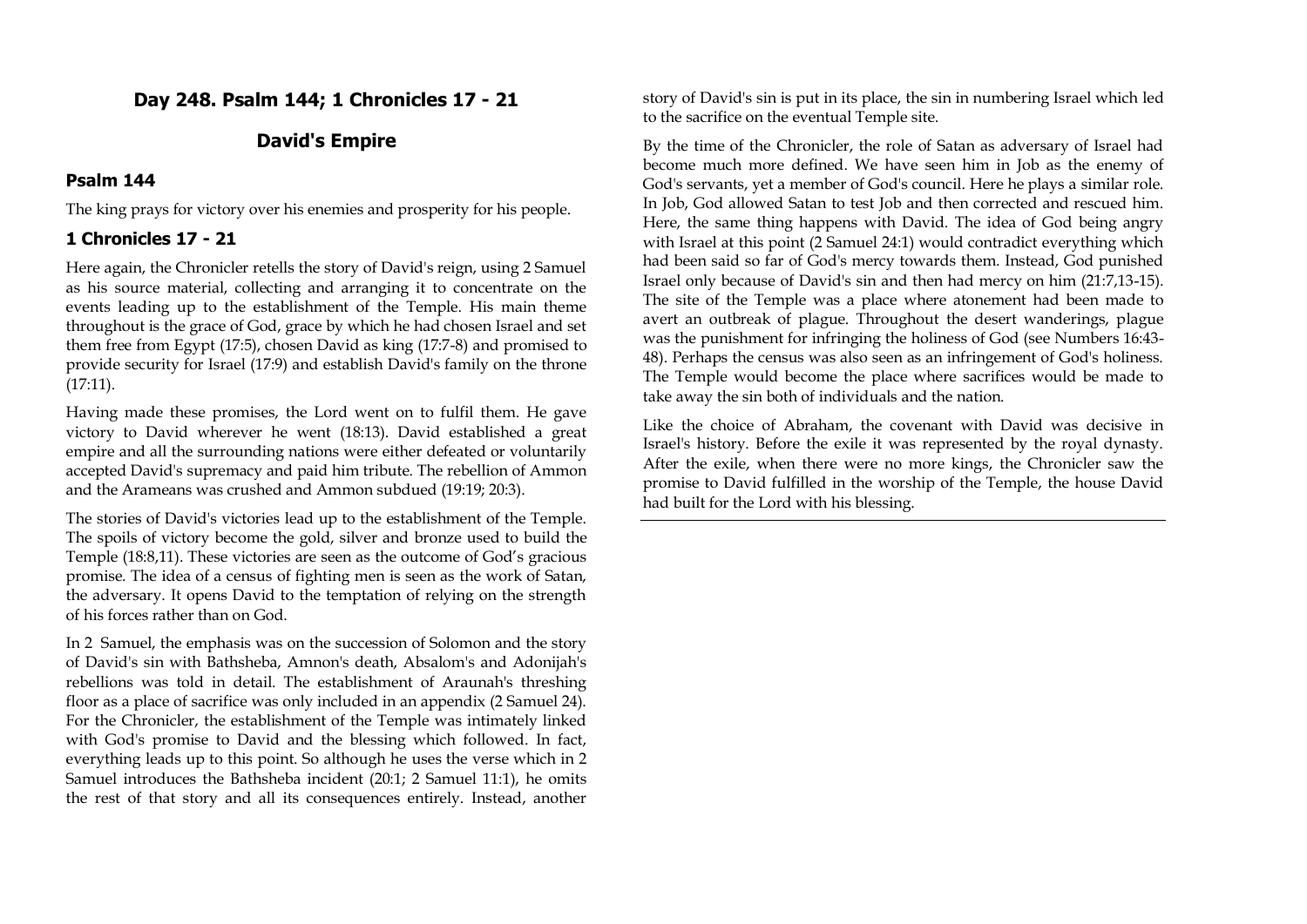## **Day 249. Psalm 96; 1 Chronicles 22 - 29**

#### **Preparations for the Temple**

#### **Psalm 96**

Praise to the God of all nations in his sanctuary.

#### **1 Chronicles 22 - 29**

*For today's reading, I suggest using the notes to draw your attention to the most important features of the passage and skip-reading the detailed lists.*

These chapters present David as the true founder of the Temple, carefully following all the instructions given him by God. The Lord had already designated the site on which the Temple was to be built (21:18; 22:1). David had paid for it at enormous cost (21:25) and the Lord had shown his approval in dramatic fashion (21:26). Solomon was the king chosen by the Lord to succeed (22:7-10; 28:5-7) but he was young and inexperienced (22:5; 29:1). David himself prayed that he would receive discernment and understanding (22:12), a prayer which was answered in 2 Chronicles 1.

Under David's supervision, the Levites made the transition from the duties of carrying and caring for the Ark and the tabernacle, described in Numbers 4:1-33, to the duties of the Temple (23:25-28). Priests, Levites, singers, prophets and gatekeepers were all organised on a rota of 24 divisions (24:7-19), which was still in use in the time of Jesus (Luke 1:5,8; see 1 Chronicles 24:10) and may be the origin of the 24 elders in the vision of Revelation 4.

In 25:1 the ministry of prophesying is virtually identified with the work of the musicians. From earliest times, prophets were to be found in groups associated with the various shrines throughout Israel and using a variety of musical instruments to accompany their "prophesying" (1 Samuel 10:5). Prophecy of the kind exercised by the great prophets such as Isaiah seems to have died out in the centuries before Jesus. and just as the "seers" of earlier times had become known as "prophets" (1 Samuel 9:9) in later times the musicians took on the title. In 2 Chronicles 20:14-17, God's message was given by one of the musicians.

The plans for the Temple were dictated by God to David (28:11-19) just as the plans for the Tabernacle had been dictated to Moses (Exodus 25:9).

Everything to do with the worship of God had to be done correctly according to the instructions he himself had given. David urged Solomon to be strong and courageous (28:20), just as God had urged Joshua (Joshua 1:6-9).

Just like the Tabernacle (Exodus 36:2-7), the Temple was provided for by free and wholehearted giving (29:2-9). Everything was done in response to God's grace. However magnificent the Temple was to be (22:5) it could not compare with the magnificence of God himself (29:10-13). There is no room for the idea that anything in the project was done to win God's favour. Rather, because he graciously allows human beings to worship him, he was the provider and director behind it all.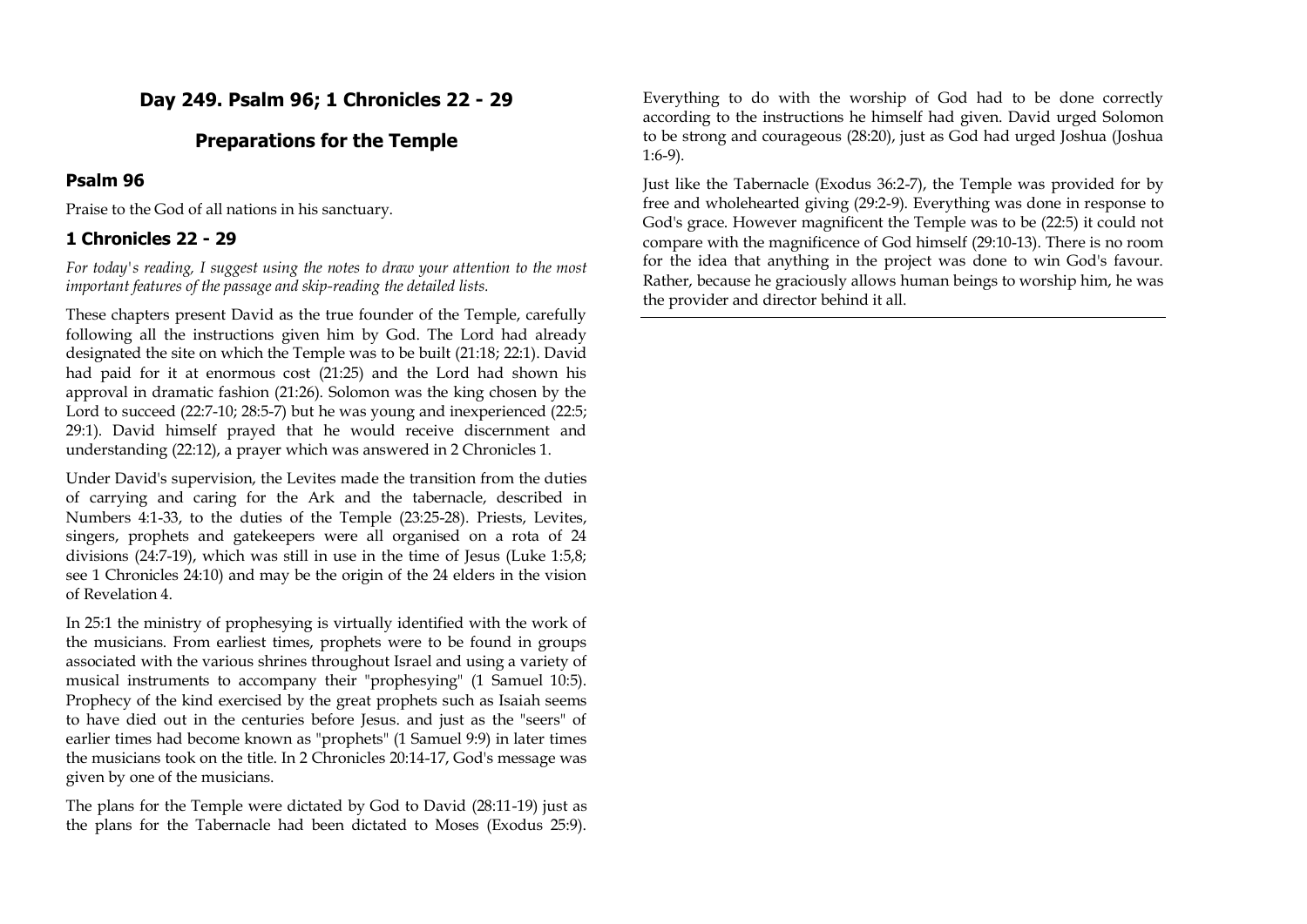## **Day 250. Psalm 122; 2 Chronicles 1 - 4**

### **Building the Temple**

#### **Psalm 122**

A song of pilgrims as they enter Jerusalem on their way to worship in the Temple.

#### **2 Chronicles 1 - 4**

Throughout this passage, the emphasis is on Solomon's obedience and God's provision. Solomon asked for wisdom to rule God's people well and God answered by providing everything else he needed, in particular the wealth to pay the workmen and to adorn the Temple, and peace to enable trade and co-operation with Tyre. He is an example of someone seeking God's kingdom first, to whom God adds everything they need in abundance (Matthew 6:33).

The Chronicler has greatly elaborated the reasons which brought Solomon to Gibeon to fit in with his concept of worship at the time. The story in 1 Kings admits the existence of various shrines throughout the country, of which Gibeon was the most important (1 Kings 3:2-4). For the Chronicler, the only reason Solomon could be worshipping elsewhere than before the Ark of the Covenant was that Gibeon was the site of the tabernacle and Bezalel's bronze altar. It was this altar on which he sacrificed a thousand offerings. The account of Solomon's wealth in 1:14-end has been moved here from 1 Kings 10:26-29 to show how God answered Solomon's prayer by granting him the wealth he needed to build the Temple.

The Israel of Solomon's day was a very cosmopolitan society in which people of several different cultures lived side by side. The Temple was built on a site donated by a Jebusite (3:1), designed by an inhabitant of Tyre, the son of a mixed marriage (2:13-14) and built by Canaanite inhabitants of the land (2:17-18). By the time of the Chronicler, however, the purity of God's chosen people had become of paramount importance. According to this account, the forced labour Solomon used in building the Temple was all drawn from the non-Israelite population.

There is an ambivalence about the magnificence of the Temple. On the one hand, it must befit the greatest of all gods, but on the other no earthly

building is great enough to reflect the greatness of God (2:5-6). It is emphatically not God's dwelling place, since he dwells in the heavens, but simply a place of sacrifice.

The Chronicler identifies the site of the Temple as Mount Moriah (3:1), the place where Abraham had prepared to sacrifice his son Isaac (Genesis 22:2). Thus it is not only the place where the Lord appeared to David but also where he appeared to Abraham and where he was called "The Lord who provides" (Genesis 22:14). The construction of a Temple is not a new departure in the history of Israel's worship but linked with the past by God's express direction.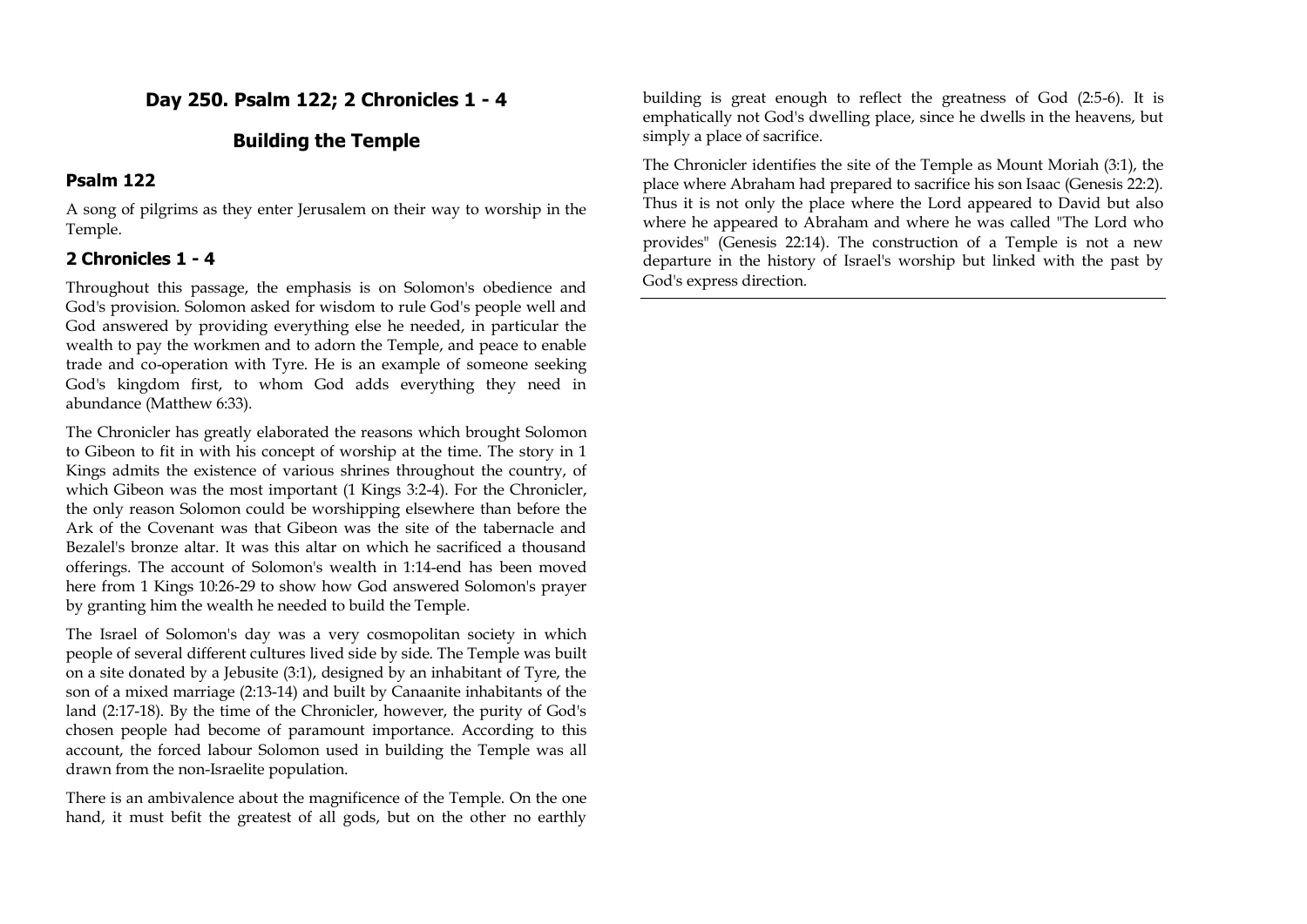## **Day 251. Psalm 84; 2 Chronicles 5 - 7**

## **The Dedication of the Temple**

### **Psalm 84**

Pilgrims on their way to Jerusalem look forward to worshipping God in the Temple.

# **2 Chronicles 5 - 7**

With the new Temple built, it now had to become the centre of Israel's worshipping life. People would have been used to worshipping elsewhere and the shrine at Gibeon had previously been the most important place of worship. Now there was to be a major change and this change needed to be marked with a magnificent celebration.

In chapter 5, the Chronicler describes in detail the ritual which accompanied the procession of the Ark to its final resting place. He emphasises the part played by the Levites as the official carriers of the Ark until they hand it over to the priests to be taken into the Holy of Holies (5:4,7). He also emphasises the continuity with Gibeon, from where the Tent of Meeting was brought up to Jerusalem (5:5). The expression "they are still there today" in 5:9 is imported from 1 Kings 8:8. There was no Ark in the Temple which the Chronicler knew, but the phrase emphasises the permanence of the Ark's final position.

The cloud of the Lord's glory, known as the "Shekinah," filled the Temple (5:13-14) and reminded Solomon and all the people of the tradition of God appearing in a cloud on Mount Sinai (6:1; see Exodus 19:16; Psalms 18:11; 97:2). Solomon's introductory words of praise (6:4-11) emphasised the sovereign grace of God, who chose Israel as his own people and rescued them from Egypt, chose Jerusalem as the place of the Temple, David as the founder of the royal dynasty and Solomon to build and dedicate the Temple. His dedication prayer (6:14-39) emphasised the justice and mercy of God, asking God to judge between the parties in a dispute (6:22-23) and to forgive all those who pray in or towards the Temple in repentance (6:21,24,27,30 etc.). There is a clear recollection of the exile in verses 36-39, a reminder to the community of the Chronicler's own time of their dependence on God's grace and mercy.

At the end of the dedication prayer are three short psalm-like extracts, loosely based on Psalm 132, the psalm which celebrates the journey of the Ark to Jerusalem (6:41-42). They include prayers for the Ark, the priests and people and the king.

The outcome of the whole event was firmly to establish the Temple in the hearts of the people as their central place of worship. Fire fell from heaven to burn up the sacrifices (7:1), just as it had for David when he offered the first sacrifice on the Temple site (1 Chronicles 21:26). The dedication is taking place at the Feast of Tabernacles (5:3) so the worshippers are drawn from all over Israel (7:8). The dedication celebrations double the length of time for the festival (7:9). and the people go home with their hearts filled with joy (7:10).

God's reply to Solomon emphasises both his acceptance of the Temple and the importance of repentance (7:12-16). Some of the later stories in 2 Chronicles tell how God answered prayer in the Temple at Israel's time of need (20:5-12; 33:10-13). But there is a warning to Israel that they must not repeat the error which they made before the exile of believing that the mere existence of the Temple guaranteed God's favour. Only if they kept the law would their prayers be effective (7:17-end).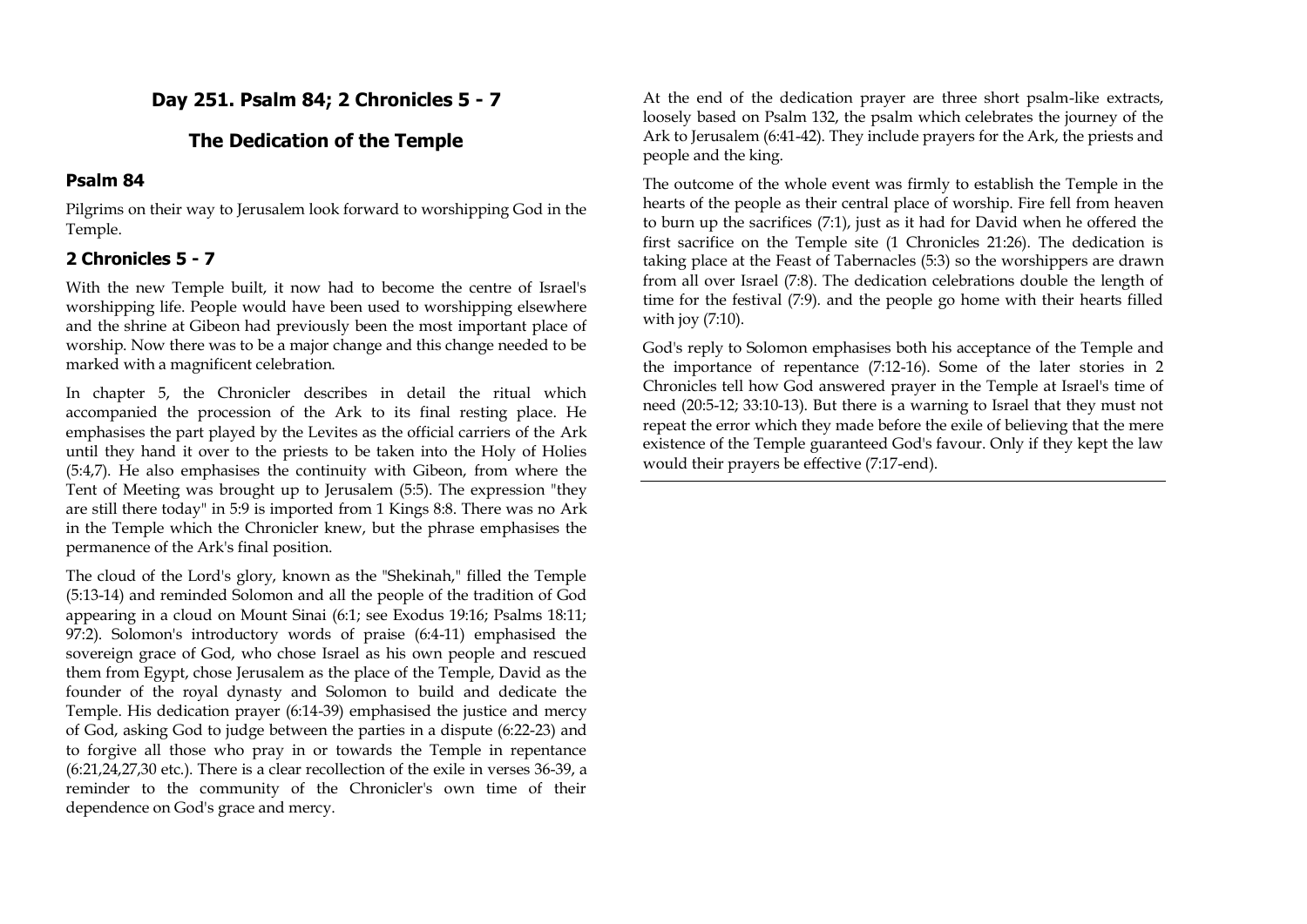# **Day 252. Psalm 99; 2 Chronicles 8 – 12**

## **The End of Israel's Golden Age**

#### **Psalm 99**

Praise to God who is holy and forgiving.

### **2 Chronicles 8 - 9**

The dedication of the Temple ushered in the Golden Age of the kingdom of Israel, a high point in its history which was never attained again. Solomon expanded his borders (8:1-6) and brought the remaining Canaanite peoples of the land into submission (8:7-10). In the Temple, everything was done according to the instructions laid down by David, the "man of God" (8:14). The result was unparalleled wealth and wisdom. Solomon's kingdom was a wonder of the world. The Queen of Sheba spoke for the nations when she acknowledged the greatness and goodness of the Lord (9:8).

The stories of Solomon's failures recorded in 1 Kings 11 are entirely omitted from the Chronicle, as those of David's failures had been. Instead, the reign of Solomon is portrayed as a period of blessing, to which later generations could aspire through obedience to God's law.

## **2 Chronicles 10 - 12**

In 1 and 2 Kings each of the kings of Israel and Judah is introduced with a judgement on his faithfulness or otherwise to the law of the Lord and in the case of Judah whether or not he walked in the ways of his father David. The Chronicler, however, does not present the kings of Judah as either good or bad, faithful or unfaithful. He portrays them as at times obedient and at times disobedient. Some of his good kings suffer from pride, while some of his bad kings repent and are restored.

The apostasy of Israel, in which Jeroboam was a prime mover (10:2-3), is presented as virtually inevitable, a turn of events which was from God in fulfilment of the words of Ahijah the prophet (10:15). Its effect was to separate out the faithful and the unfaithful in Israel. While Jeroboam's subjects worshipped calf and goat idols, the Levites from the northern kingdom and other faithful people moved to Judah and strengthened Rehoboam's kingdom (11:14-17).

Rehoboam showed his faithfulness by heeding the words of the Lord and turning back from fighting Israel (11:1-4). Instead, he successfully built up the defences his kingdom now required against the new nation of Israel to the north (11:5-12). Although not as wealthy as his father Solomon, he was powerful enough to maintain a large harem, and, like his father, he ruled the kingdom wisely (11:18-end).

The Egyptian attack came only when Rehoboam abandoned the law of the Lord (12:1) and God punished him for his unfaithfulness. But when he repented, God was merciful. Although he had to learn a hard lesson and the kingdom suffered, God continued to protect Judah.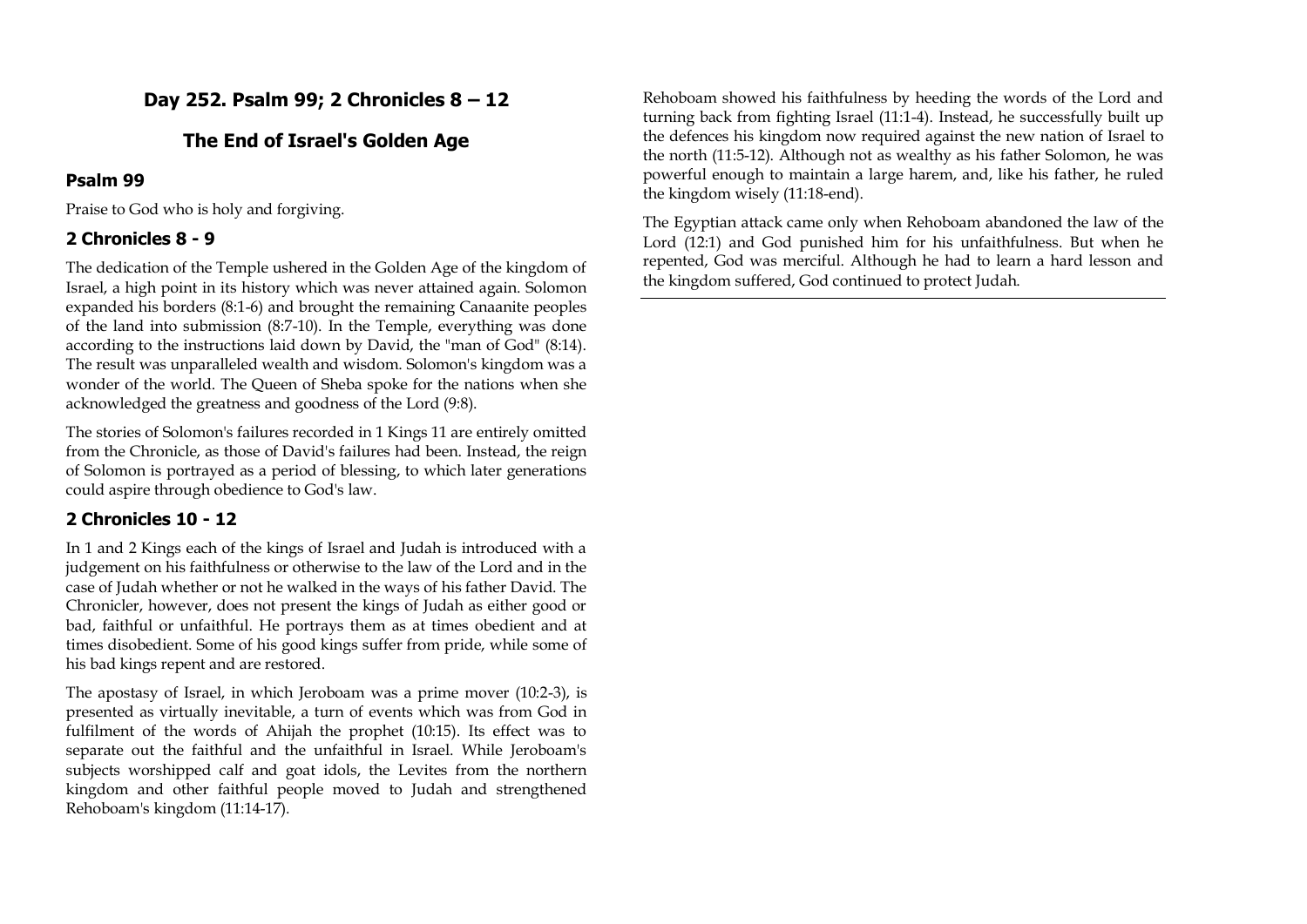## **Day 253. Psalm 21; 2 Chronicles 13 - 17**

### **Abijah, Asa and Jehoshaphat**

#### **Psalm 21**

The King gives thanks to the Lord for granting him victory.

### **2 Chronicles 13**

The story of Abijah's war against Jeroboam is not given in 1 Kings 15. Whereas the account of Abijah's reign in 1 Kings emphasises his fall from the standards of his ancestor David, the Chronicler highlights his faithfulness in contrast to the apostate Jeroboam. Abijah's speech to Jeroboam (13:4-12) is a summary of the way the Chronicler saw the situation. Judah was loyal to the house of David, whom the Lord placed on the throne, while Israel followed its rebel kings. Judah had the true worship: the Temple which the Lord established, priests of the family of Aaron and all the divinely appointed sacrifices, while in Israel worship was offered before the calf images by priests drawn from any family. A "covenant of salt" (13:5) means an inviolable covenant (see Leviticus 2:13; Numbers 18:19). Because of Judah's obedience, Abijah says, "God is with us," and despite being ambushed and outnumbered two to one, Judah was victorious and Jeroboam routed.

But despite the rosy picture the Chronicler presents, there are indications in 14:3,5; 15:8,16-17 and 17:6 that all was not well in Judah even under its "faithful" kings.

### **2 Chronicles 14 - 16**

As in the case of Rehoboam, instead of making a single blanket judgment on Asa's reign, the Chronicler traces the results first of Asa's faithfulness and then of his unfaithfulness. When Asa set out to keep Judah faithful to the Lord in worship the Lord gave him "rest" (14:5,7). Here, the word means simply protection from enemies but there are overtones of the use of the word "rest" in Deuteronomy to mean the land itself (Deuteronomy 12:9; Psalm 95:11) when in 14:7 Asa emphasises to his people that "the land is still ours." The prophecy of Azariah refers to the time of the Judges, remembered not only as a period when Israel was continually unfaithful

but when they lacked the proper divinely ordained forms of worship. 15:5 is an echo of Judges 5:6-8.

Whereas in 1 Kings 15:16-22 the story of Asa's campaign against Baasha and alliance with Syria is told as an example of the Lord's blessing, for the Chronicler it represents a fall from grace. Instead of relying on the Lord, as he had against the previous invasion from the south (14:11), Asa relied on strategy and foreign alliances (16:7). As a result, Asa forfeited the rest he had previously enjoyed, began to harden his heart and was punished with a disease of his feet.

### **2 Chronicles 17**

Jehoshaphat was remembered by the Chronicler as an outstandingly good king because of the Levitical teaching mission which he set up. It was important to him that not only the religious professionals but the whole people knew the law and could follow it from their hearts. The results of Jehoshaphat's faithfulness were even more outstanding than Abijah's and Asa's as the fear of the Lord fell on all the surrounding kingdoms (17:10).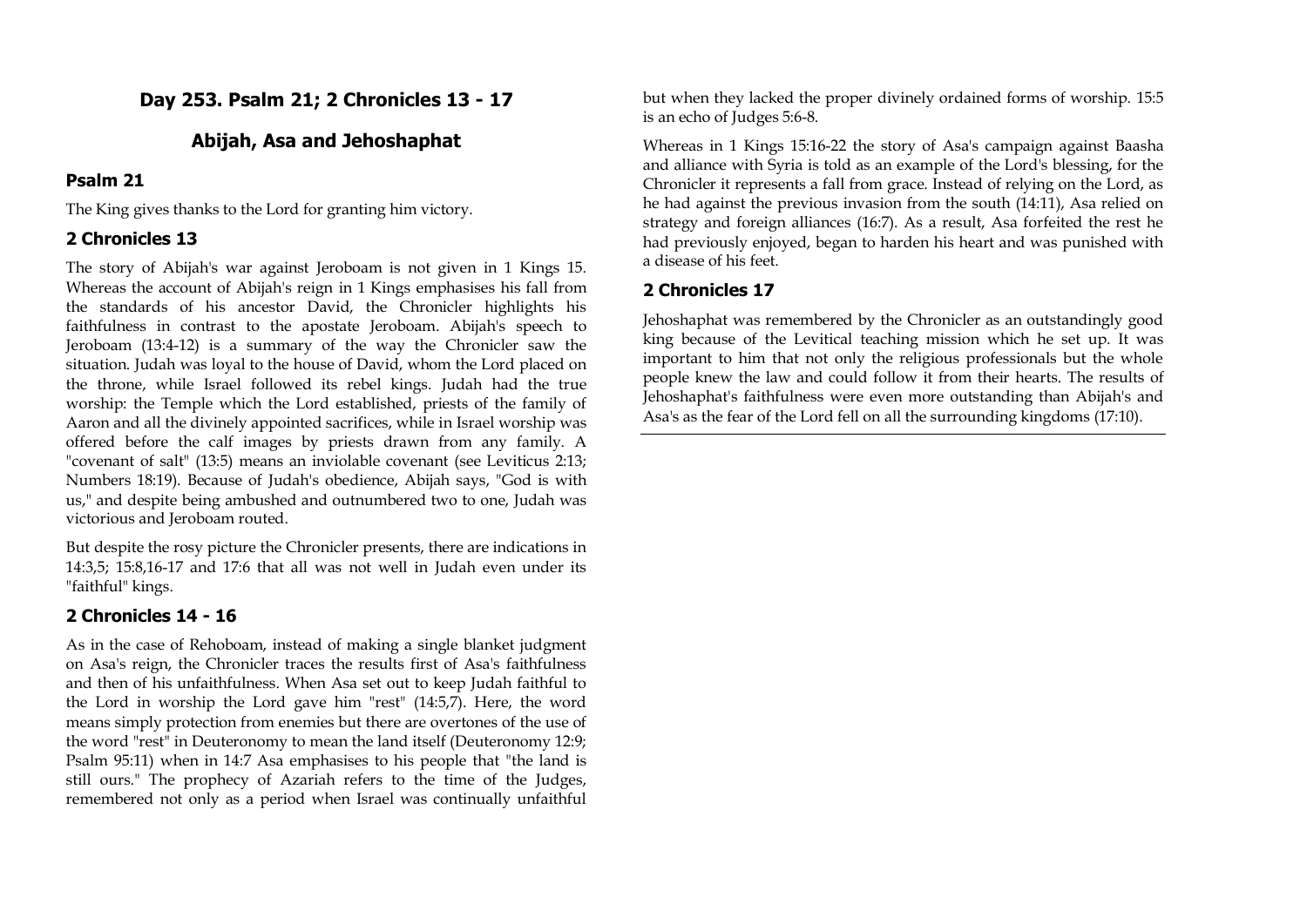## **Day 254. Psalm 20; 2 Chronicles 18 - 20**

### **The Victory of Faith**

#### **Psalm 20**

A prayer for the king.

### **2 Chronicles 18**

This chapter is copied almost verbatim from the source in 1 Kings 22, with one significant change in verse 31. During the battle Jehoshaphat escaped because the Lord helped him (18:31) but Ahab, even though disguised, was killed (18:33-34).

Jehoshaphat had advised Ahab to seek counsel of the Lord before going into battle because he was unhappy with the advice given by the court prophets (18:4-6). Micaiah stood out as a true prophet both because he had access to the Lord's counsel and was party to a secret which Zedekiah and the others did not know about (18:23-24) and also because his words came true (18:27).

## **2 Chronicles 19**

Like Asa, Jehoshaphat was condemned by one of the prophets (this time known as a "seer") for acting in alliance with an ungodly ruler rather than relying on God alone (19:1-3). The account of how Jehoshaphat appointed judges to go with the teaching mission he organised in chapter 17 is placed here to illustrate his response to Jehu's warning and lead in to the story in chapter 20.

## **2 Chronicles 20**

This time when he was attacked Jehoshaphat relied on the Lord alone (20:12). With all the people, he went to the Temple to pray for help, remembering the promise made by the Lord in answer to Solomon's dedication prayer (20:8-9). The Lord's reply was given through a prophet, not like one of Ahab's court prophets with their elaborate frenzied rituals, but a Levite and member of the Temple staff (20:14). The message was that the king did not need to seek political help. He could safely rely on the Lord to save him.

Going into battle with the singers in the front rank was not done as a way of winning it, but as a demonstration of faith in God who had promised that Judah would not have to fight (20:17). Like many of the psalmists, Jehoshaphat and his people were thanking God in advance for the answer he had promised (see Psalm 6:8-10; 20:6-9). In the same way, after the plunder, they gathered to offer praise (20:26).

After this victory the fear of the Lord fell on the surrounding nations just as it had early in Jehoshaphat's reign (20:29; 17:10). But the Chronicler knew that even the most faithful kings could still go wrong. The high places were not completely removed, the people's hearts were not completely turned to the Lord (20:33) and Jehoshaphat still had time to make another ill-fated alliance with Israel (20:35-37).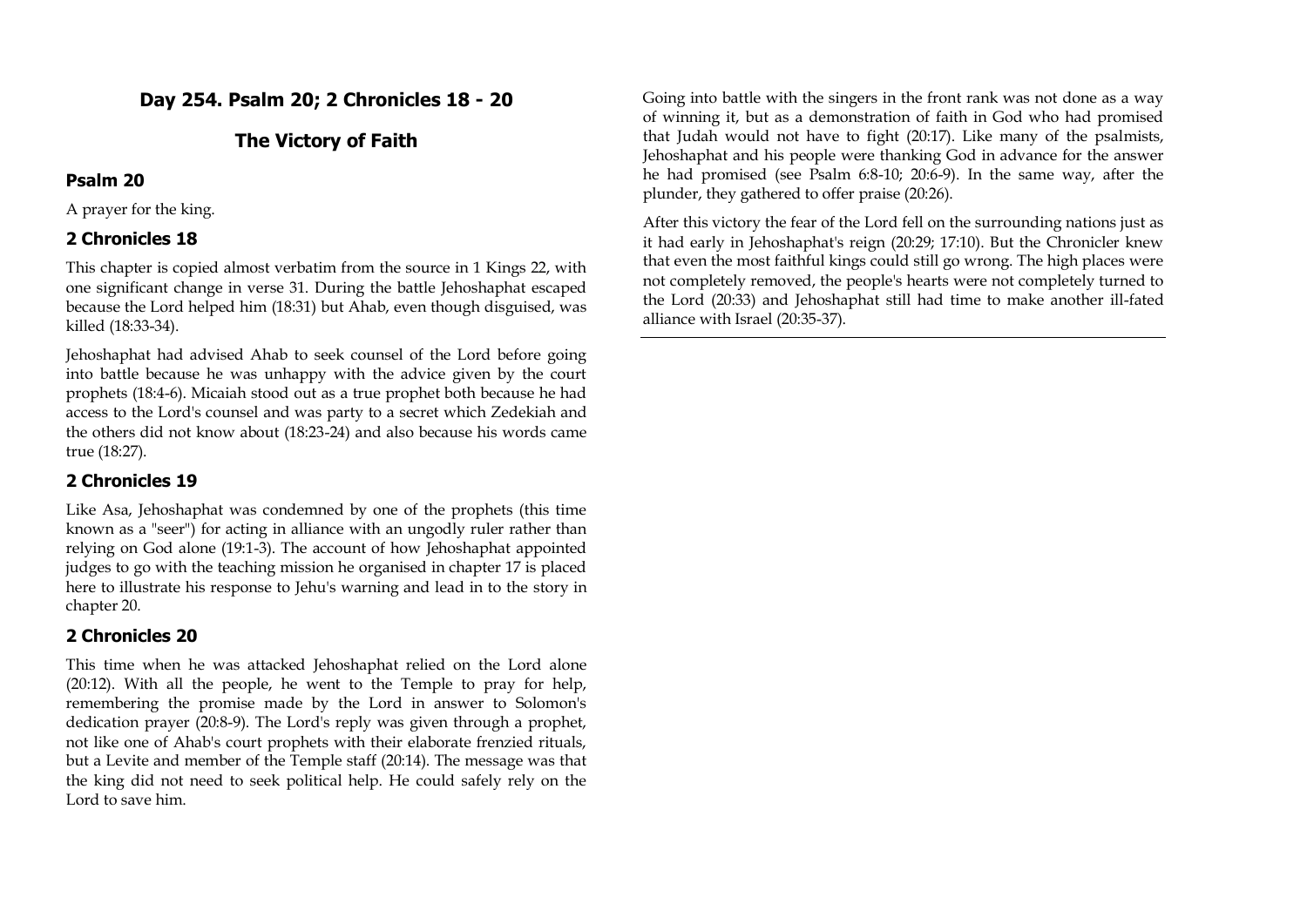**Day 255. Psalm 4; 2 Chronicles 21 - 24**

#### **Idolatry and Defeat**

### **Psalm 4**

To trust in God brings joy and inner peace even in a time of trouble.

#### **2 Chronicles 21**

Jehoshaphat had pursued a policy of peace with Israel and married his eldest son, Jehoram, to Athaliah, the daughter of Ahab and Jezebel. This policy and the marriage brought the infection of Israel's style of politics and religion right into the centre of Judah's national life. Jehoram began his reign in the same way as many of the previous kings of Israel, by murdering all possible rivals to the throne, even his own brothers (21:4; 1 Kings 15:27-29; 16:8-11). The result was immediate and devastating: judgement on the nation in the form of the revolts of Edom and Libnah and then judgement on the king himself. He had killed his own brothers, and his sons and wives were carried off by the invading Arabs. Finally he died of a painful disease.

The Chronicler records a letter to Jehoram from Elijah the prophet. If he was really the author, Elijah must have been very old. The Chronicler would know him as the greatest of prophets and associated with the reign of Ahab. In the time of Elijah, prophecy was almost always spoken, but the Chronicler lived in a time when the written record of prophecies which had been ignored in their time was becoming more important. This passage reflects a belief in the power of the written word.

#### **2 Chronicles 22:1-9**

The Chronicler is confused about Ahaziah's age at the start of his reign: 2 Kings 8:26 confirms that he was 22 rather than 42. As the son of Athaliah, Ahaziah was a descendant of Jezebel and his fate became linked to his mother's side of the family rather than his father's. With his uncle Joram king of Israel he could hardly have resisted the pressure to combine with Israel in war, and this led him to his God-ordained death at the hands of Jehu (22:7).

#### **2 Chronicles 22:10 - 24:end**

For the Chronicler, the coup against Athaliah which put Joash on the throne was the work of the priests and Levites. They rather than the royal bodyguard carried it out (23:4-5) and the Chronicler adds the characteristic notes about the singers (23:13) and doorkeepers (23:19). There is also more stress on the restoration of the true Davidic succession (23:3). The restoration of the Temple was carried out according to the true design given to David (24:13; see 1 Chronicles 28:19) and paid for with the tax imposed by Moses for the support of the tabernacle in the wilderness (24:6; see Exodus 30:11-16).

At a time when there was no king and high priests had considerable power, Jehoiada was remembered as a high priest who was outstanding for his faithfulness and for all the good he had done in Israel (the whole united nation: 24:15-16). He lived to a truly patriarchal age and was buried with the kings, in sharp contrast to the fate of Jehoram (21:20).

The unfaithfulness of Joash, forsaking the counsel of the prophets and priests for that of the officials, was immediately punished with invasion. Joash embraced alien gods (24:18) and his fate was to be murdered by foreigners (24:25-26).

As part of the Writings, the books of Chronicles came towards the end of the Hebrew Bible, so that whereas Abel is the first martyr in the Bible, Zechariah is the last (see Matthew 23:34-35).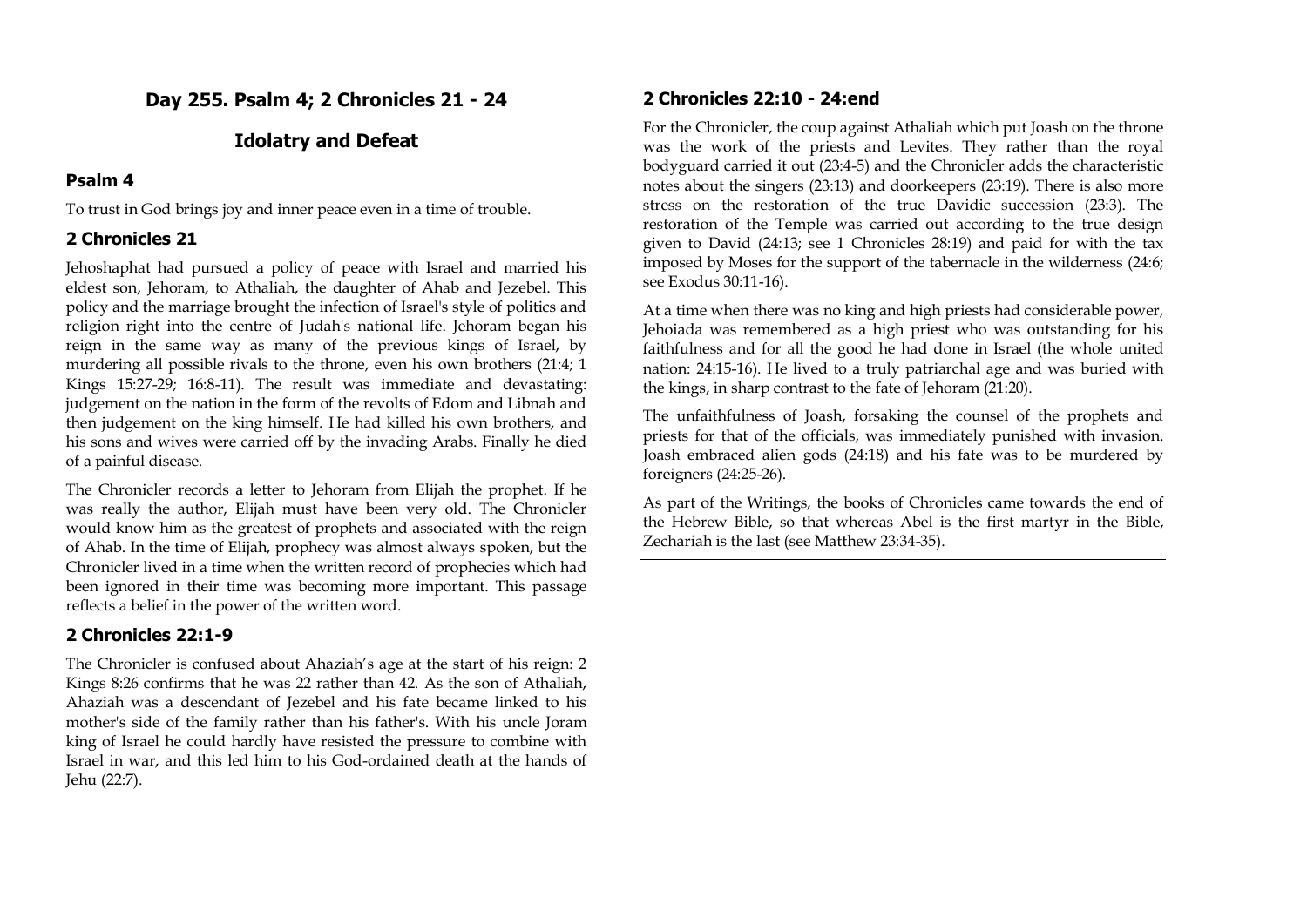# **Day 256. Psalm 3; 2 Chronicles 25 - 28**

### **Recovery and Relapse**

#### **Psalm 3**

Peace of heart that comes from trusting in God for protection.

### **2 Chronicles 25**

Amaziah dismissed his hired Israelite soldiers, relied on the Lord and was successful. He brought back the idols from the defeated Edomites and was defeated.

### **2 Chronicles 26**

Uzziah began to rebuild the strength of the kingdom. He restored the borders to their widest extent since the reign of Solomon, subduing the Philistines and the Arabs in the south and imposing tribute on the Ammonites. He increased the prosperity of the countryside by digging cisterns so that livestock could be kept in the dry season. He also built up the strength of the army and improved the fortifications of Jerusalem.

But according to the Chronicler, pride was his downfall. Uzziah trespassed on the rights of the priests and was struck with leprosy. Although continuing to govern he retired from public life during the closing years of his reign and Jotham his son had a long period as co-regent.

## **2 Chronicles 27**

Having reigned alongside his father for so long, Jotham continued his father's policies after his death, although he did not attempt to suppress the worship of gods other than the Lord.

## **2 Chronicles 28**

This chapter fills in some details of the Syro-Ephraimite war, which is described in Isaiah 7 and 8 as well as 2 Kings 16:5-9. However, it still does not give a clear picture of the political situation of the time. After a long period of relative weakness, during which Judah and Israel thrived under kings Uzziah and Jeroboam II, Assyria began to expand in the west again. Rezin of Syria and Pekah of Israel were trying to force Ahaz to join an alliance against Assyria, which he refused. In fact, the advance of Syria and

Ephraim on Jerusalem was only stopped when Ahaz turned to Assyria for help. In return for Assyrian help, he had to acknowledge the Assyrian emperor as his overlord, paying tribute and adopting the worship of Assyrian gods.

The Chronicler contrasts the Israelite soldiers, who listened to one of the Lord's prophets, with Ahaz, who turned to Assyria for help. Since he refused to rely on the Lord, the cycle of defeat and more unfaithfulness became a vicious circle (28:22-23).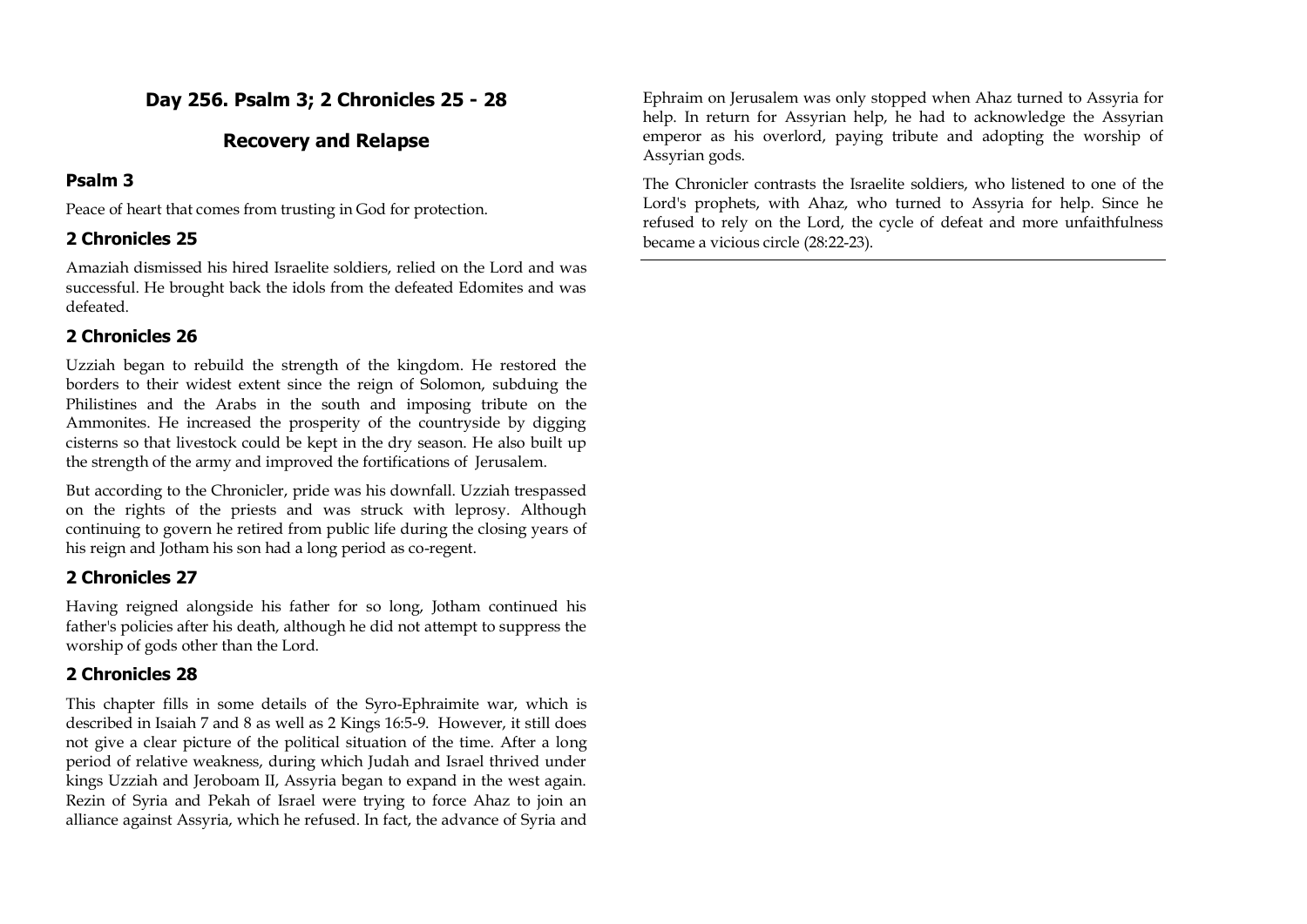### **Day 257. Psalm 81; 2 Chronicles 29 - 31**

### **Hezekiah**

#### **Psalm 81**

A psalm for the Passover. The call to praise includes mention of the music to be used. Then follows a prophetic section reminding Israel of God's goodness and their own fickleness and calling them to renewed faithfulness.

#### **2 Chronicles 29 - 31**

The Chronicler emphasises that Hezekiah's reform began as soon as he ascended the throne. Not only was it in the first month of the first year (29:3) but the consecration of the Temple began on the first day of the first month (29:17) and when it was finished everyone rejoiced that it had been completed so speedily (29:36). The consecration took eight days for the Temple courts and eight days for the Temple itself (29:17), which suggests that the priests and Levites were working hard.

Having cleansed the Temple the way was clear for it to be used for sacrifices once again. The first is the sin offering for the kingdom (29:21). This was to atone for the guilt of the kingdom as a corporate entity after the years of unfaithfulness (29:24). As usual, the writer dwells on the music which accompanied the sacrifice (29:25-28). With the kingdom cleansed the way was clear for individuals to bring their own sacrifices (29:31).

The celebration of the Passover followed as soon as possible. Rather than wait a whole year for the proper time to come round again, Hezekiah arranged the festival for the second month (30:2). In addition, he sent out invitations to the people still living in the northern kingdom of Israel, which had just been destroyed by the Assyrians and its leading citizens taken into exile. The king's letter of invitation echoes the appeals of Hosea to the Israelites to "return" to the Lord (30:6; Hosea 14:1) and his promise of healing and restoration if they did so (30:9; Hosea 14:4-8). Hosea had been active until only a few months prior to Hezekiah's invitation and may even still have been alive. But like Hosea, Hezekiah found few of the Israelites willing to respond (30:10-11).

This first Passover saw a good deal of bending of the rules. Not only did it take place in the second month, but the people from Israel were allowed to celebrate it without first going through the elaborate rituals of consecration (30:17-20) and an extra seven days were added to the celebration (30:23). Nevertheless, the enthusiasm that the movement of renewal generated quickly spread from Jerusalem to the other towns of Judah (31:1). The generosity of the people in bringing their tithes (31:5-8) echoes the generosity of those who contributed towards the building of the Temple (1 Chronicles 29:6-9) and the tabernacle (Exodus 35:21; 36:3-7).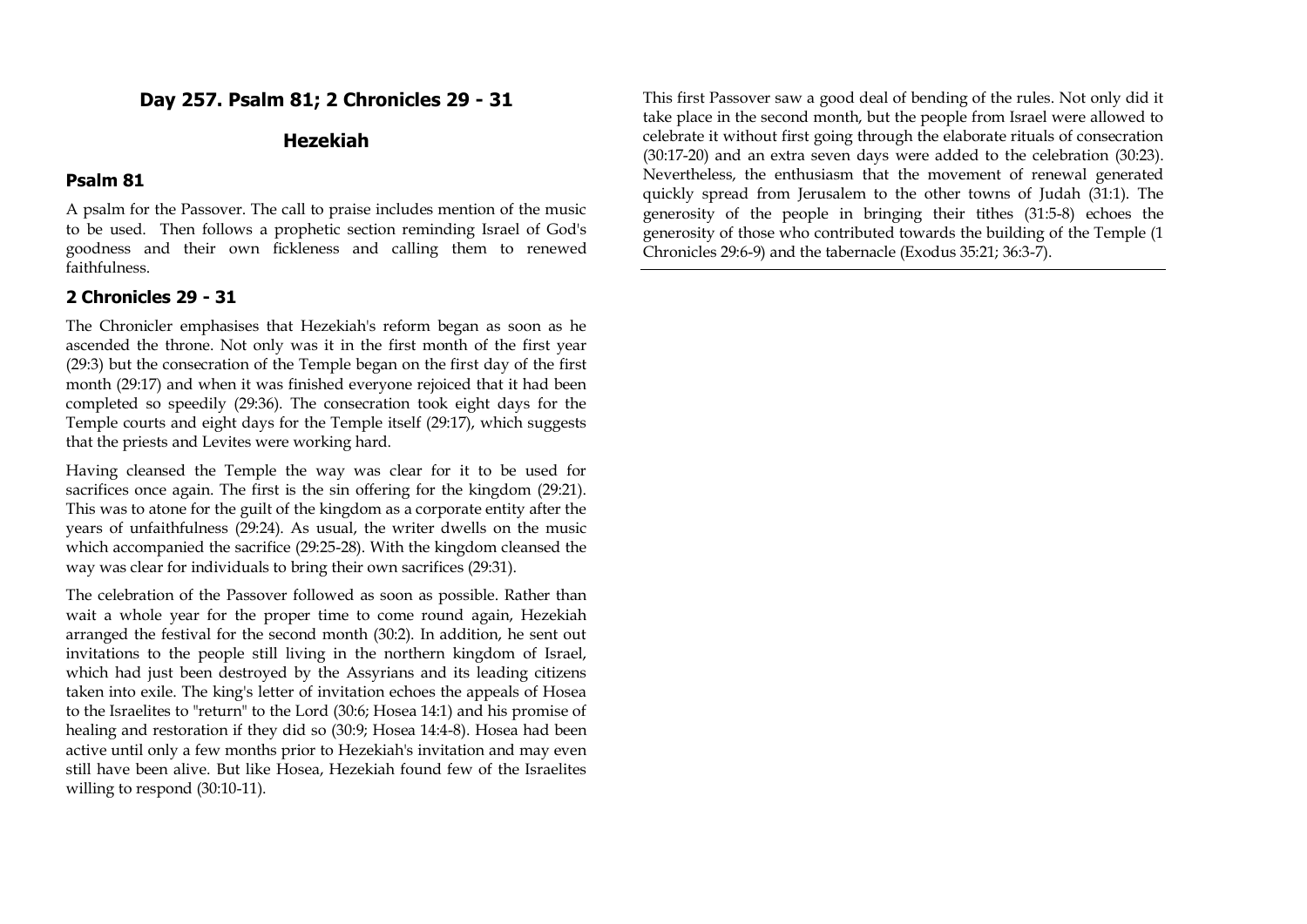## **Day 258. Psalm 48; 2 Chronicles 32:1 - 34:13**

### **The Relapse into Paganism**

### **Psalm 48**

God defends Jerusalem, his holy city, against the attacks of her enemies.

### **2 Chronicles 32**

From this point onwards the Chronicler no longer incorporates passages directly from 2 Kings. Instead, he carefully rewrites them to provide a coherent account of the events leading up to the destruction of Jerusalem. He wanted to be sure that the people of his day learned the lesson of its fall and eventual restoration correctly.

In chapter 32 the story of the Assyrian attack on Jerusalem provides a shorter and consistent narrative. Instead of an attempt to fortify the city which failed (2 Kings 18:13-16) followed by two attacks by the Assyrians, the first foiled by a rumour from Egypt (2 Kings 19:7-8), the second by miraculous divine intervention (2 Kings 19:35-36), in Chronicles we have one coherent account in which Hezekiah both made military preparations and relied on the Lord, and the Lord intervened to deliver him.

The Chronicler also knew the traditions of Hezekiah's illness and the visit from the Babylonian envoys over which he had been rebuked by Isaiah (2 Kings 20) and he has provided an interesting interpretation of both these episodes. He associates Hezekiah's illness with pride (32:24-26), as in the case of the otherwise faithful kings, Asa and Uzziah (16:7-12; 26:16-21) and he interprets the visit of the Babylonians as a test of his faithfulness (32:31).

## **2 Chronicles 33**

Manasseh was the worst king in Judah's history. Not only did he return the country to idolatry and paganism, but he made it worse than any of the nations which had preceded Israel (33:9). But even at this low point, the Chronicler saw the grace of God at work. Manasseh reaped the consequences of his unfaithfulness and was carried into exile in Assyria. Whilst in exile, he repented and God moved even the powerful Assyrian empire on behalf of this, the worst of kings, to return him from exile (33:10- 17).

## **2 Chronicles 34:1-13**

In contrast to Hezekiah, who embarked on his reform programme from the first day of his reign, the Chronicle emphasises the gradual nature of Josiah's reforms. It was not until the eighth year of his reign that he began to seek the Lord, not until the twelfth year that the reform began and not until the eighteenth that a start was made on the repair of the Temple (34:3,8). However, in contrast to 2 Kings 22 and 23, Josiah's reform reached as far as the territory of the former nation of Israel before the Book of the Law was found. Unlike the writers of the Deuteronomic history, for whom the discovery of the Book was a decisive turning point, the Chronicler looked back from a point further removed in time, aware that judgement on Jerusalem had already been decreed (34:23-25).